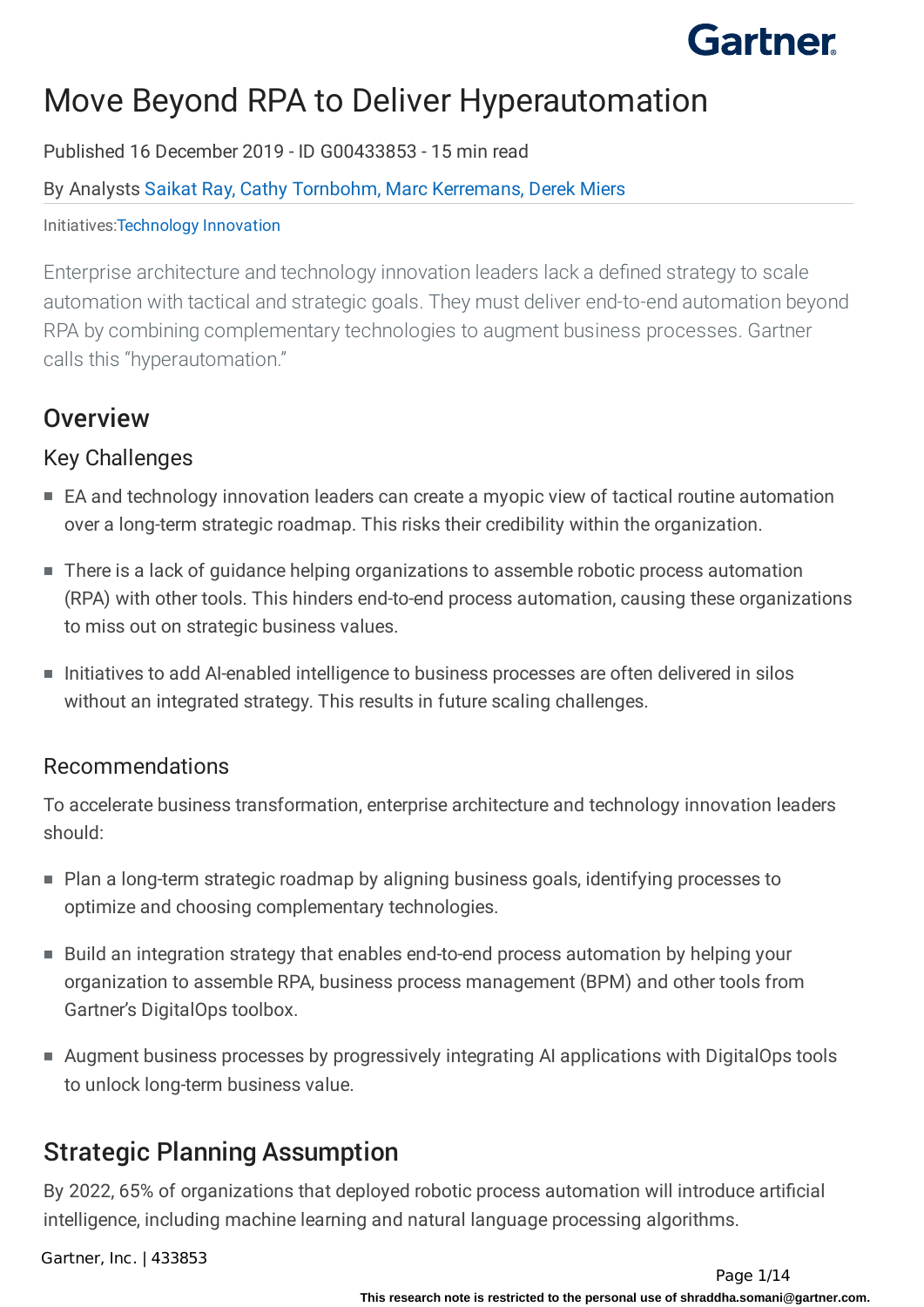## Introduction

Enterprise architecture (EA) and technology innovation leaders often get pressured by their business partners to focus on the tactical needs of routine process automation with RPA. RPA may provide quick relief as a noninvasive form of integration. However, processes are not always simple, routine, repetitive and stable. They may be long running, and they often involve intelligent automated decision making and optimization. The real challenge  $-$  to scale beyond the initial few low-hanging fruits of routine processes — cannot be solved by a single tool or with siloed strategies.

Hyperautomation refers to an effective combination of complementary sets of tools that can integrate functional and process silos to automate and augment business processes. Gartner has named hyperautomation among the top 10 strategic trends for 2020 (see "Top 10 Strategic Technology Trends for 2020").

Hyperautomation can be enabled by DigitalOps — which is a business process framework designed to simplify, measure and manage processes across the enterprise (see "DigitalOps Helps Connect Business Models to the Digital Business Platform"). The DigitalOps toolbox offers a wide array of technologies beyond RPA, such as BPM, workflow engines, decision management suites, process mining, low-code application platforms (LCAPs) and others.

EA and technology innovation leaders are often challenged to create a strategy that can capitalize on DigitalOps competencies and tools. However, they often ask Gartner where to start.

This research will help EA and technology innovation leaders to:

- Define an automation journey.
- Co-create a strategy to combine DigitalOps tools.
- Augment business processes with AI.

Figure 1 outlines key strategies for enabling hyperautomation.

Figure 1. Key Strategies for Enabling Hyperautomation in Your Organization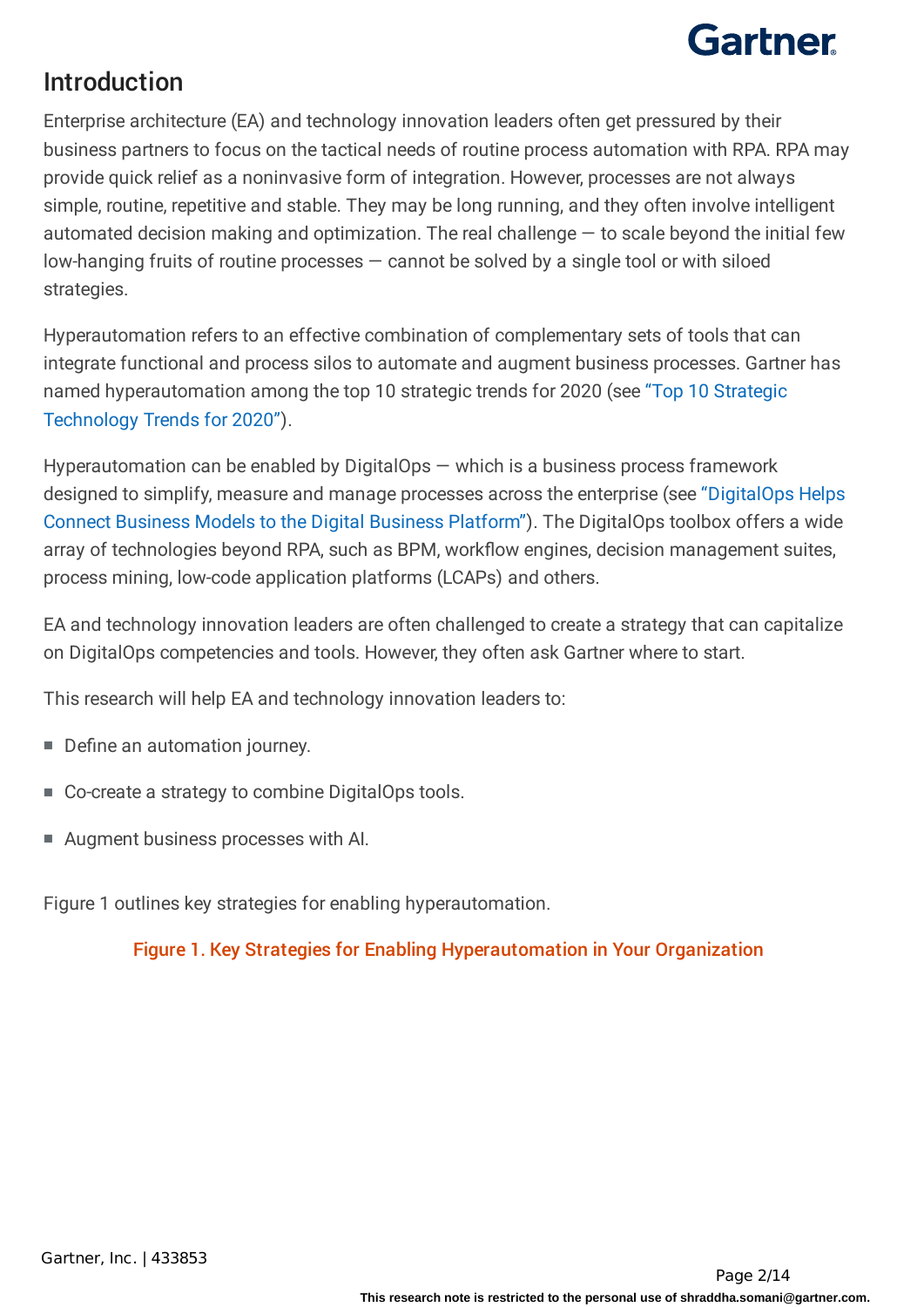



## Analysis

### Plan Your Automation Journey

A roadmap is a very important first step. It is important to lay out the desired business outcome and the processes that need to be optimized, before automating and assembling tools from DigitalOps toolbox. Figure 2 illustrates three steps to build a roadmap for your automation journey.



### Figure 2. Roadmap for Hyperautomation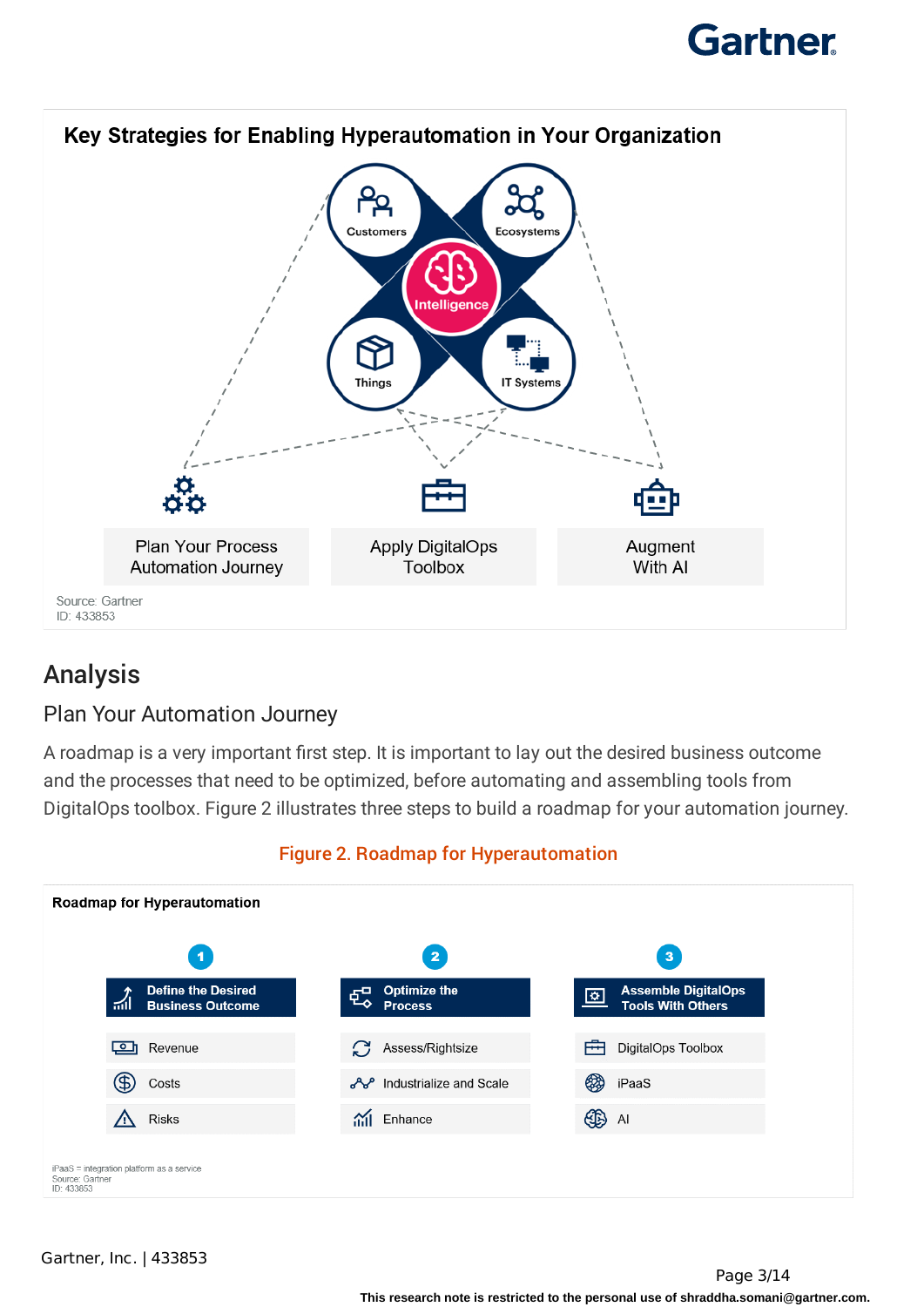#### Define the Desired Business Outcome

It is important to define your digital ambitions. Enterprise architects and business process owners must collaborate to set a vision for their digital business initiatives (see "Digital Business Ambition: Transform or Optimize?").

Align your process automation goals to three key objectives:

- Revenue What are your key drivers for revenue? For instance, you may choose to focus on enhancing processes, automating tasks, increasing customer engagement or introducing new services.
- Costs Does it help to optimize cost? You could improve efficiency by automating tasks but also by redesigning processes, reducing the cost of errors and expediting processes.
- Risks What are your compliance risks due to inefficient processes? By redesigning and automating processes, you could minimize the risk of noncompliance with a regulatory process.

Identify the use cases you wish to optimize in order to improve the efficacy and efficiency of a process. Aim to transform business processes by experimenting with new ways of delivering value. This can be done by redesigning and optimizing processes. In your roadmap, clearly distinguish your use cases and their outcomes associated to your revenue, cost and risk goals.

#### Optimize the Process

Quite often, automating a bad process can make it worse. It is essential to structure business processes for high performance. This is applicable when automation requires organizations to take a new view on key characteristics of processes related to data structure, component delineation and exceptions.

Identify use cases for optimizing processes by focusing on:

- Rightsizing your process IQ (see "Eight Dimensions of Process IQ Determine How Smart Your Process Needs to Be").
- Industrializing and scaling the core processes that drive products and services delivered via a digital business platform (see "How to Industrialize and Reuse Core Product Capabilities and Processes With DigitalOps Initiatives").
- Enhancing your process with structured and standardized data inputs, and decision intelligence.

#### Plan to Apply DigitalOps Tools With Others Tools

Identify the DigitalOps tools that are closely aligned to your automation roadmap. Assess different technology markets and create a progressive investment plan to effectively deliver tactical and strategic business values.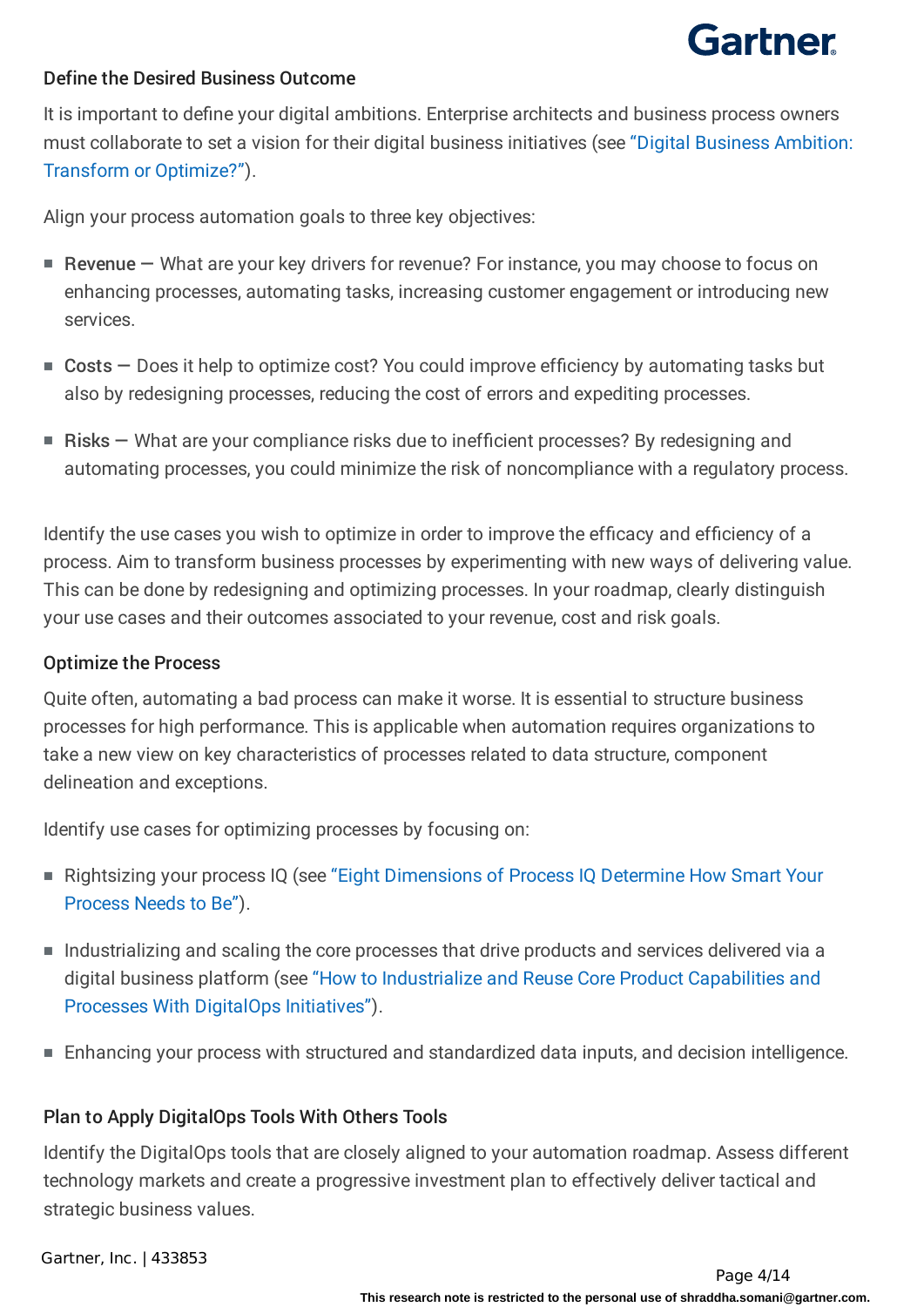### Assemble DigitalOps Tools

A DigitalOps toolbox that is aligned to business-model-driven process automation comes with many options to address the different steps of process automation (discover, analyze, design, automate, measure, monitor and reassess). Inspect your use cases and your long-term business objectives to identify the optimal combinations of these tools (see "Navigate Optimal Routes for Process Automation With RPA, iBPMS and iPaaS"). The scope of this research is limited to some of the critical technologies within the DigitalOps Toolkit that are essential to intelligent business process automation objectives. However, this document does not cover all possible technologies including iPaaS, APIs and enterprise service buses (ESBs) — that may be applied to enable end-toend process automation. Figure 3 shows the tools comprising the DigitalOps toolbox.





To assess and compare the individual capabilities of different process automation tools, see "Comparing Digital Process Automation Technologies Including RPA, BPM and Low-Code."

#### BPM Platforms

Intelligent BPM suites (iBPMS) have a solid foundation of tools for orchestrating processes and automating tasks within those processes. iBPMS consolidate integration services, decision management, process orchestration, ad hoc processes and advanced analytics into a single platform.

If you have a BPM tool, you should focus on: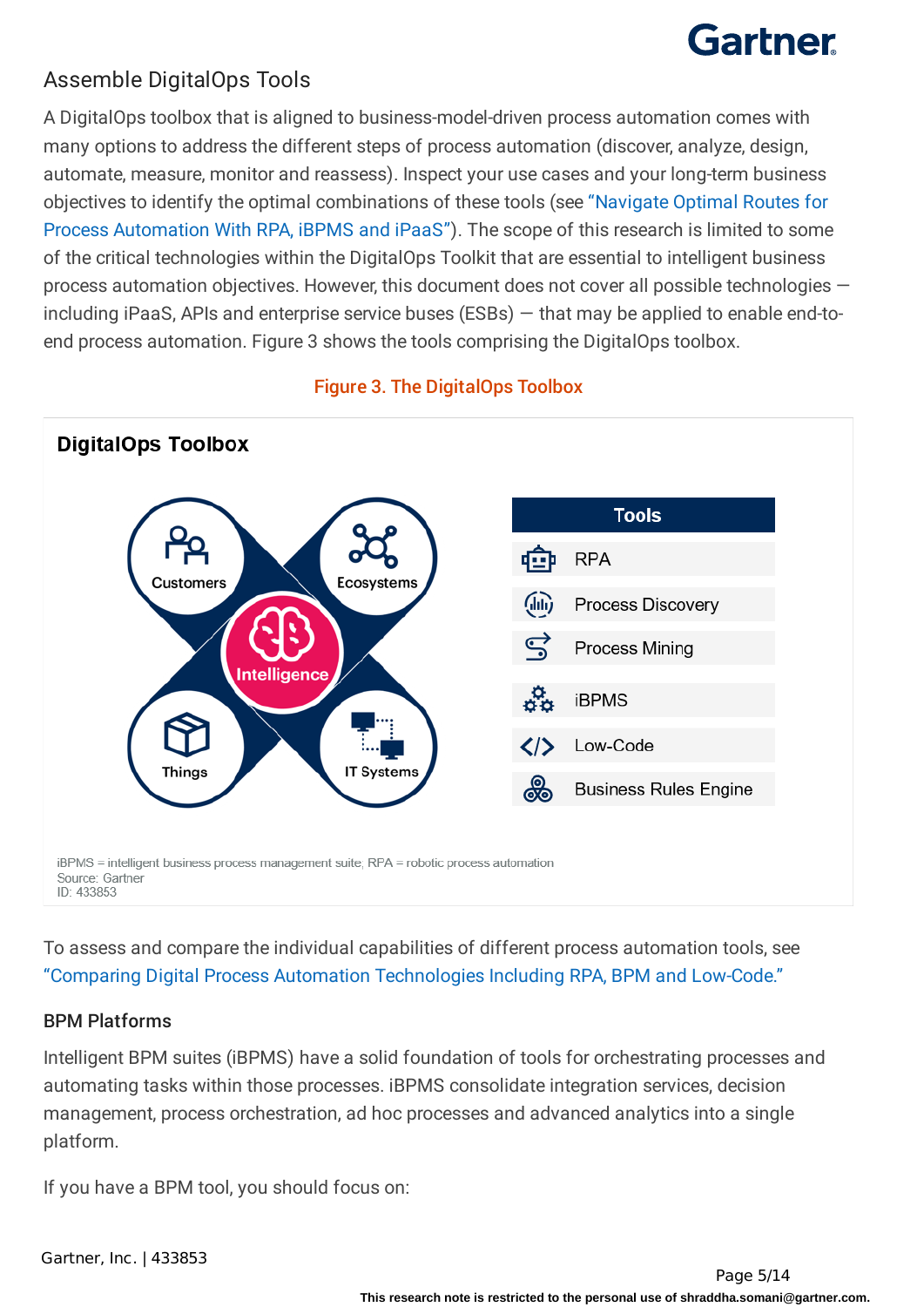

- Managing long-lived and cross-organization business processes that span people, machine services and things, as well as functional boundaries.
- Applying iBPMS as a master orchestrator of process and managing task lists.
- Triggering an RPA bot/script to automate a task within a process. You may use APIs to integrate the RPA scripts with your BPM master orchestrator.
- Monitoring metrics and creating analytics dashboards to identify opportunities to improve the process.
- Providing direct integration services/APIs to other enterprise platforms, applications and devices.

#### See "Magic Quadrant for Intelligent Business Process Management Suites" and "Critical Capabilities for Intelligent Business Process Management Suites."

#### RPA

RPA is a noninvasive integration technology used to automate routine, repetitive and predictable tasks through orchestrated UI interactions that emulate human actions.

Use RPA to focus on the following:

- Delivering quick wins by automating routine and repetitive tasks.
- Creating API facades with legacy applications. Use the noninvasive means of RPA to interact with legacy applications where building traditional integration will be complex, time-consuming and expensive.
- Transporting, consolidating and validating data from disparate sources in a large-scale ERP migration project.
- Rapidly experimenting with a process prototype. Apply RPA to experiment rapidly and perform quick proofs of concept before launching a new service or process.

#### Low-Code Application Platforms

The graphical nature of LCAP development environments can be used for modeling rapid automation of a business process. Most LCAP vendors offer business process orchestration and workflow services to rapidly automate tasks and orchestrate them into simpler processes.

See "Magic Quadrant for Enterprise Low-Code Application Platforms" and "Critical Capabilities for Enterprise Low-Code Application Platforms."

Apply LCAP as a complementary tool to focus on the following: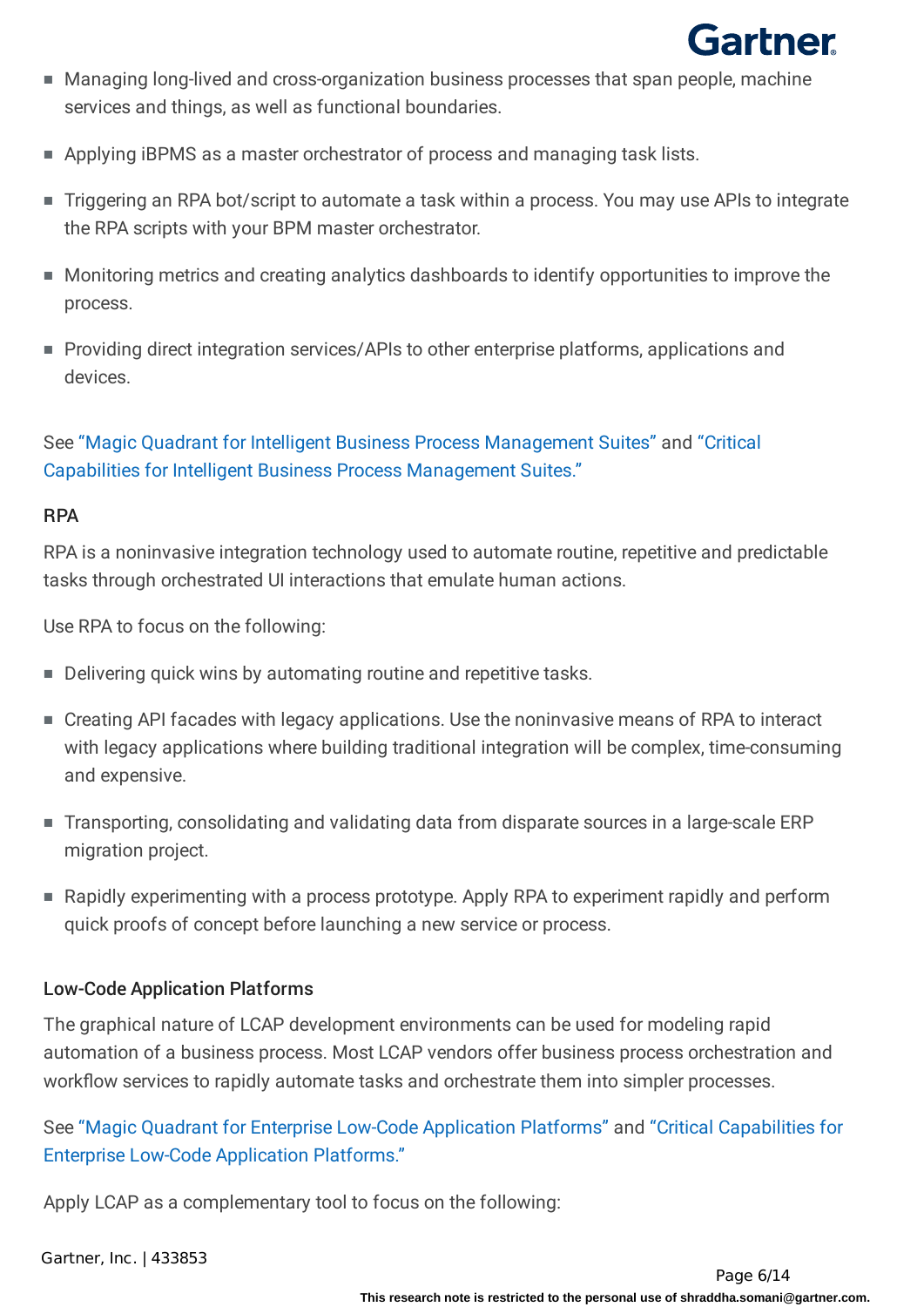- Automating a process that is small in scope, or changes frequently and is constrained to a single business function or team. The ability to go rapidly from an idea to a deployed application is core to LCAPs. This functionality puts LCAPs in a very strong position when automating business processes that need a high degree of flexibility.
- Creating or modernizing the user experience (UX) of a process requiring a web or mobile user interface. Many LCAPs are also multiexperience development platforms (see "Magic Quadrant for Multiexperience Development Platforms" and "Critical Capabilities for Multiexperience Development Platforms").
- Exploiting the broad set of connectors to automate tasks related to applications that have existing APIs. However, the set of supported protocols is smaller than that of an integration platform or a BPM suite. The connectors in LCAPs primarily focus on HTTP REST API-based connectivity or connectors to common enterprise and SaaS (such as ERP systems).

#### Process Mining and Discovery/Analytics

Process mining is designed to discover, monitor and improve real processes by extracting knowledge from the event logs readily available in application systems (see "Market Guide for Process Mining"). Process mining includes automated process discovery, conformance checking and other advanced analytics features.

Apply process mining tools to:

- Identify process inefficiencies at a granular level.
- Discover, monitor and configure tasks that can be automated by bots/scripts.
- Extract knowledge from events readily available on a workstation or captured from screens.
- Create process documentation and autogeneration of simulation models.
- Repair or extend a model.
- Make process recommendations based on historical data.

You may integrate process mining tools with your BPM and RPA platforms to optimize routine automation opportunities by discovering, monitoring and analyzing business processes, tasks and interdependencies.

#### Decision Management Suites (DMSs)/Business Rules Management Systems (BRMSs)

DMSs are used to supplement conventional application development and runtime tools when a business application includes decisions that entail complicated or frequently changing logic. Modern DMS products have evolved beyond business rule management systems by providing better support for analytics and decision modeling. These can be used alongside BPM tools.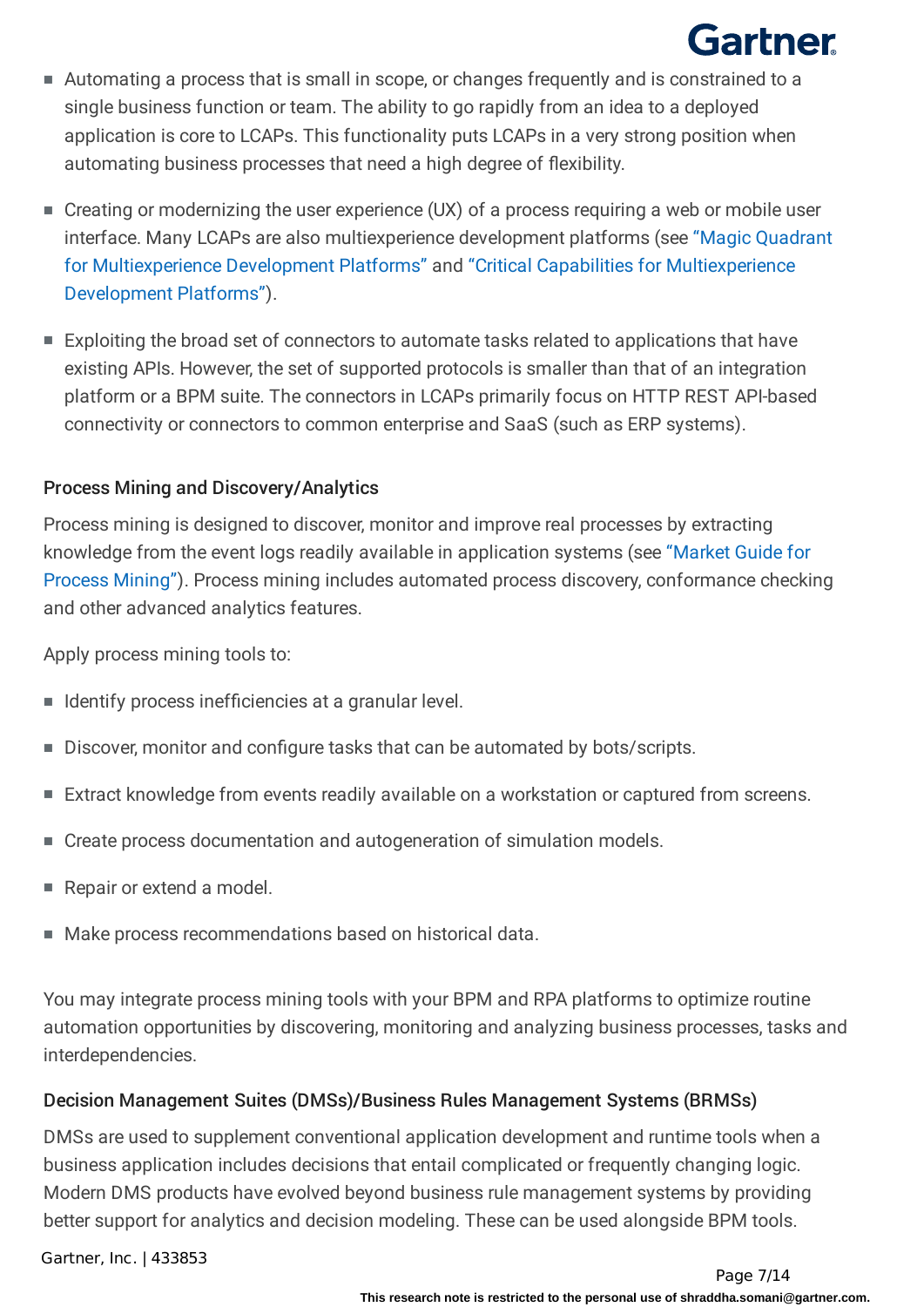

A DMS is relevant for decision-centric applications that involve any of the following:

- Diverse kinds of input data, which may be collected from multiple sources
- **Multiple calculations**
- Dozens, hundreds or thousands of business policies, implemented as rules
- Sophisticated algorithms that involve a mix of rules and analytics models
- Multiple stakeholders, sometimes with different objectives

If you already have a DMS platform, focus on the following:

- Building your decision model for example, conceptual and logical models, such as those defined in DMN or similar decision modeling notations (see "Develop Good Decision Models to Succeed at Decision Management").
- $\blacksquare$  Improving the decision authoring or maintenance tools  $-$  for example, through decision metaphors that make it easier for the business to author or modify rules and analytics without help from IT.
- Supporting predictive analytics scoring services such as the capability to import or connect with PMML, PFA, R, Python or other models from data science platforms (or similar advanced analytics tools).

#### See "Innovation Tech Insight for Decision Management."

EA and technology innovation leaders should look to transition from a loosely coupled RPA ecosystem with complementary technologies, to a more-connected DigitalOps toolbox. From 2020 onwards, many vendors will provide a single platform with an integrated offering. For instance:

- Microsoft have launched Power Automate RPA solution with their Power Apps low-code and workflow applications.
- SAP launched its integrated BPM RPA offering from its enterprise cloud, integrated with S/4HANA ERP.
- Pegasystems already provides an integrated BPM RPA solution.
- Appian have partnered with UiPath, Automation Anywhere and Blue Prism.
- Oracle have partnered with several RPA vendors.

Figure 4 illustrates the transition to the DigitalOps toolbox.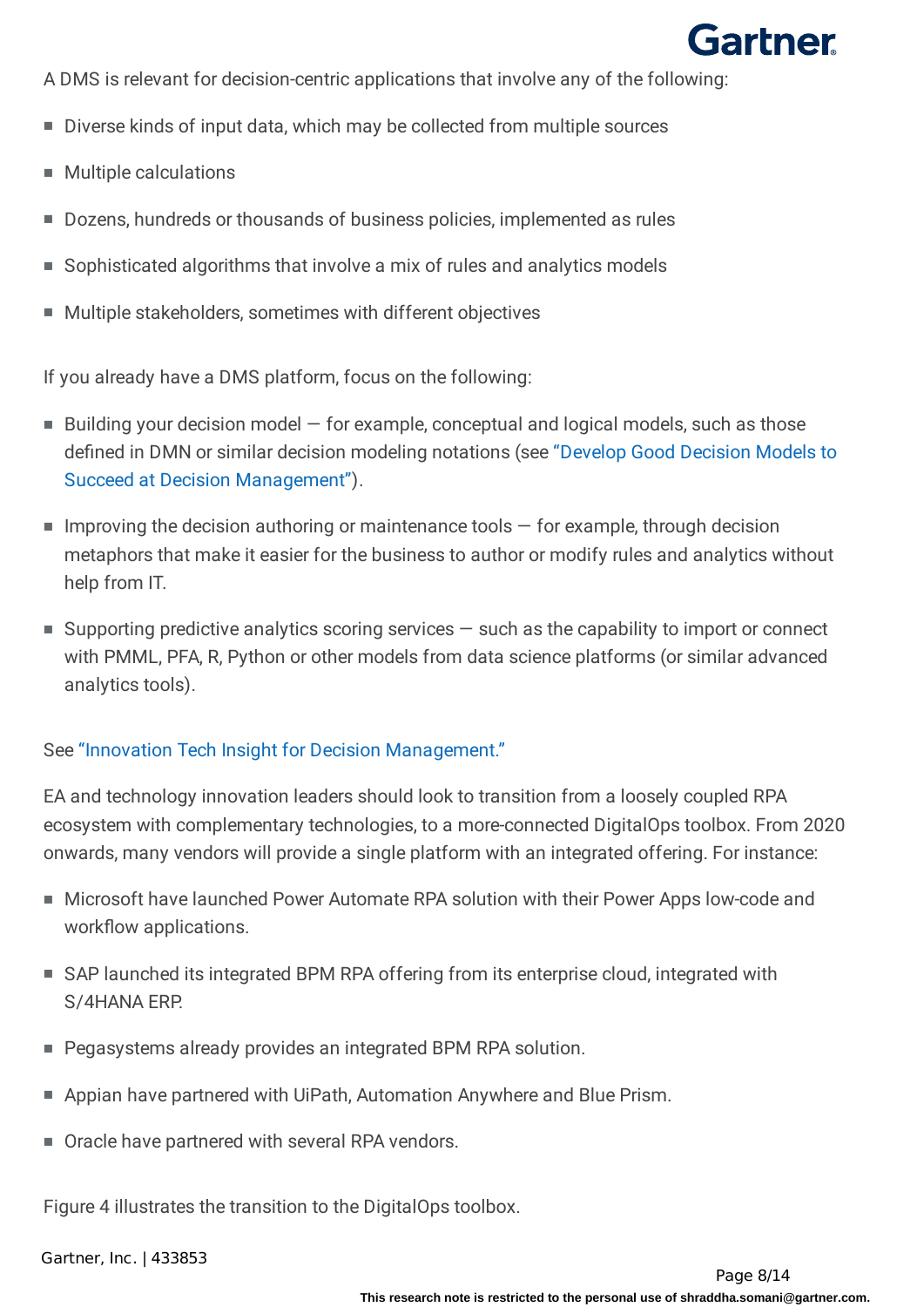#### Figure 4. Evolution From Task-Based to Complemented RPA to DigitalOps Toolbox

#### Evolution From Task-Based to Complemented RPA (CoRPA) to Digital Ops Toolbox



### Augment Business Processes With AI

To accelerate hyperautomation, an integrated system of intelligence effectively combines DigitalOps tools with:

- Artificial intelligence (AI)
- Machine learning (ML)
- Natural language processing (NLP)
- Optical character recognition (OCR)
- Conversational chatbots

See "A Framework for Applying AI in the Enterprise."

Figure 5 illustrates an integrated system of intelligence with AI, ML and NLP.

Figure 5. Integrated System of Intelligence With AI, ML and NLP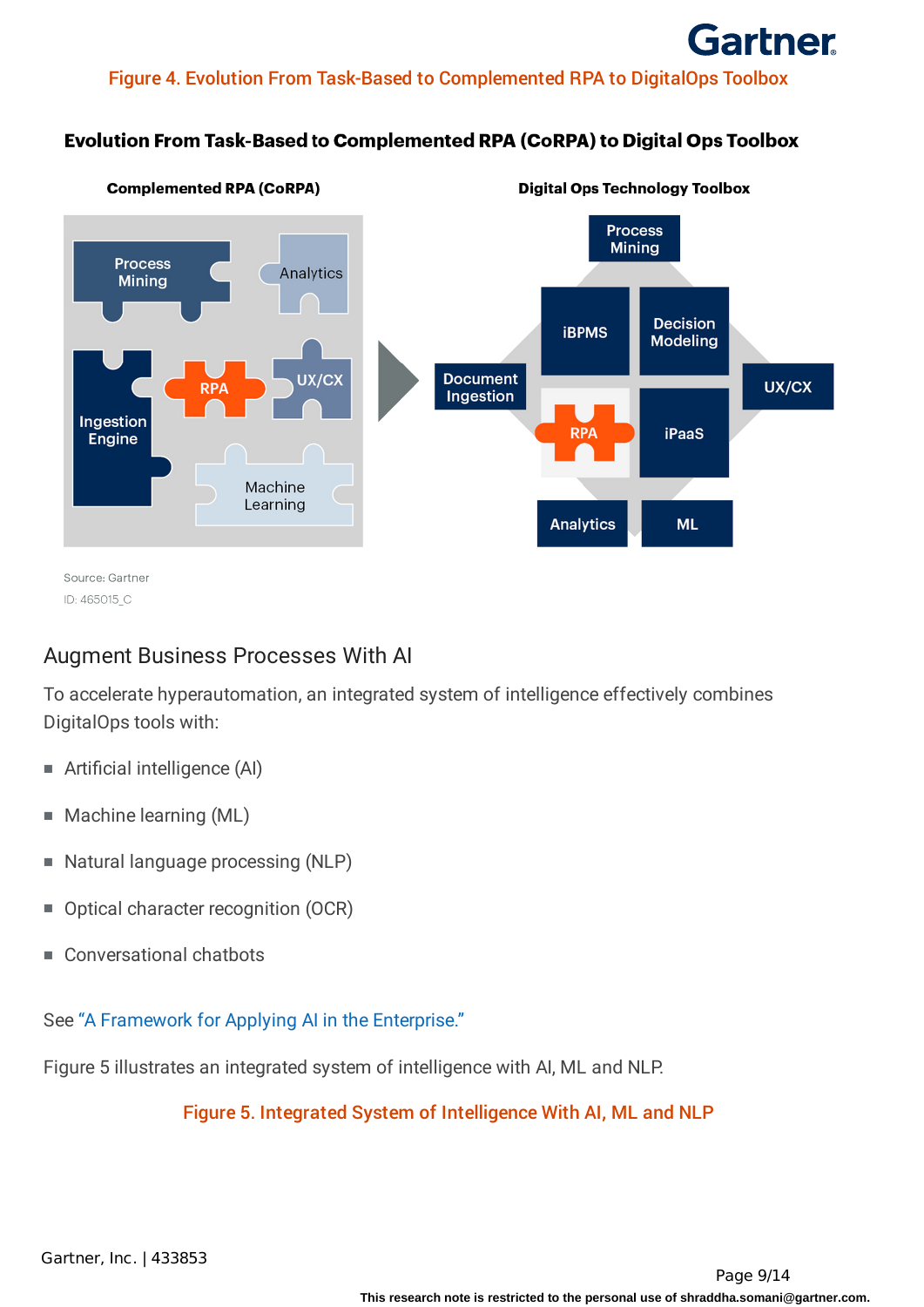

In an integrated ecosystem of DigitalOps tools:

- RPA enables task automation.
- BPM/LCAP/DMS enables dynamic orchestration/choreography.
- The AI layer adds to the intelligence.

Existing transactional ERP and customer-focused platforms incorporate their own local, processcentric tooling. AI can be applied at each layer of application integration to facilitate predictive insights and enable guided recommendations, process mining and adaptive decision making. A business process touching many applications and systems can effectively use AI, ML and NLP models to achieve the same thing.

#### See "5 Steps to Get Started With Machine Learning."

AI and ML are used specifically for process automation scenarios to:

- Perform continuous learning with data collected in automation processes to update models  $d$ ynamically  $-$  which improves the quality of automation  $-$  and make the necessary adiustments.
- Reuse learning models (that is, models trained for other customers for similar use cases and then repurposed into a new customer's model). This minimizes the time and data required to build and deploy a model. Look for vendors who provide this feature.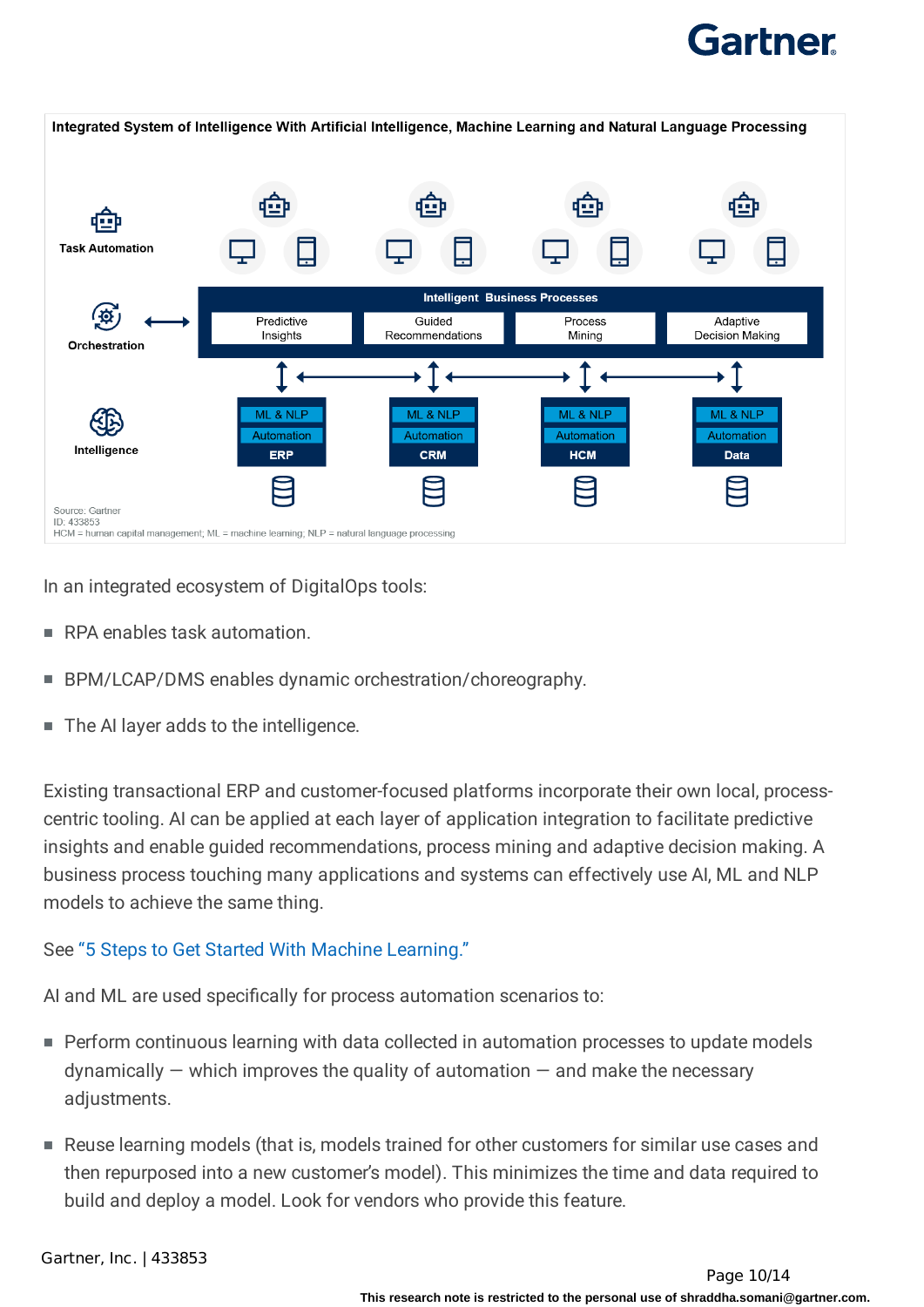

- Secure model privacy, ensuring that any client information used to train the model is abstracted from the reused learning models.
- Automate the training and building of ML models without requiring the manual process of training and selecting ML algorithms.

See "A Guidance Framework for Operationalizing Machine Learning for AI" and "How to Build Momentum for Machine Learning (ML) Initiatives (Iron Mountain)."

Common use cases of AI, ML and NLP within business process automation include many industryspecific instances, such as:

- Claims handling in insurance (e.g., extraction, classification of claims data)
- Anti-money-laundering efforts in banking (e.g., reconciliation, monitoring of transaction data)
- Product data matching in retail

There are many more examples of AI augmentation in:

- Case management
- Contract management
- Legal processes
- Clinical trials and pharma co-vigilance in healthcare
- Automated help desk triage and resolution

To realize business value, you must deploy AI technologies that deliver specific, measurable business outcomes for targeted use cases. Collectively develop candidate use cases of AI and ML, while identifying the quantifiable business outcomes from each of these use cases. Agree on measurable business impacts before gathering the first set of data and beginning the journey to build the framework.

Find out how the integrated AI functions within the automated process will work with other components. AI and ML approaches have very low explainability. If you need to be able to justify your decisions within a process, then using AI and ML may not be a good approach  $-$  or you may need to implement some kind of human oversight.

For example, if you are automating an anti-money-laundering process and implementing a fraud detection algorithm, you may need to understand the interfaces between your AI components and other automation tools. Many of these processes involve nonroutine tasks, decision intelligence and human judgment.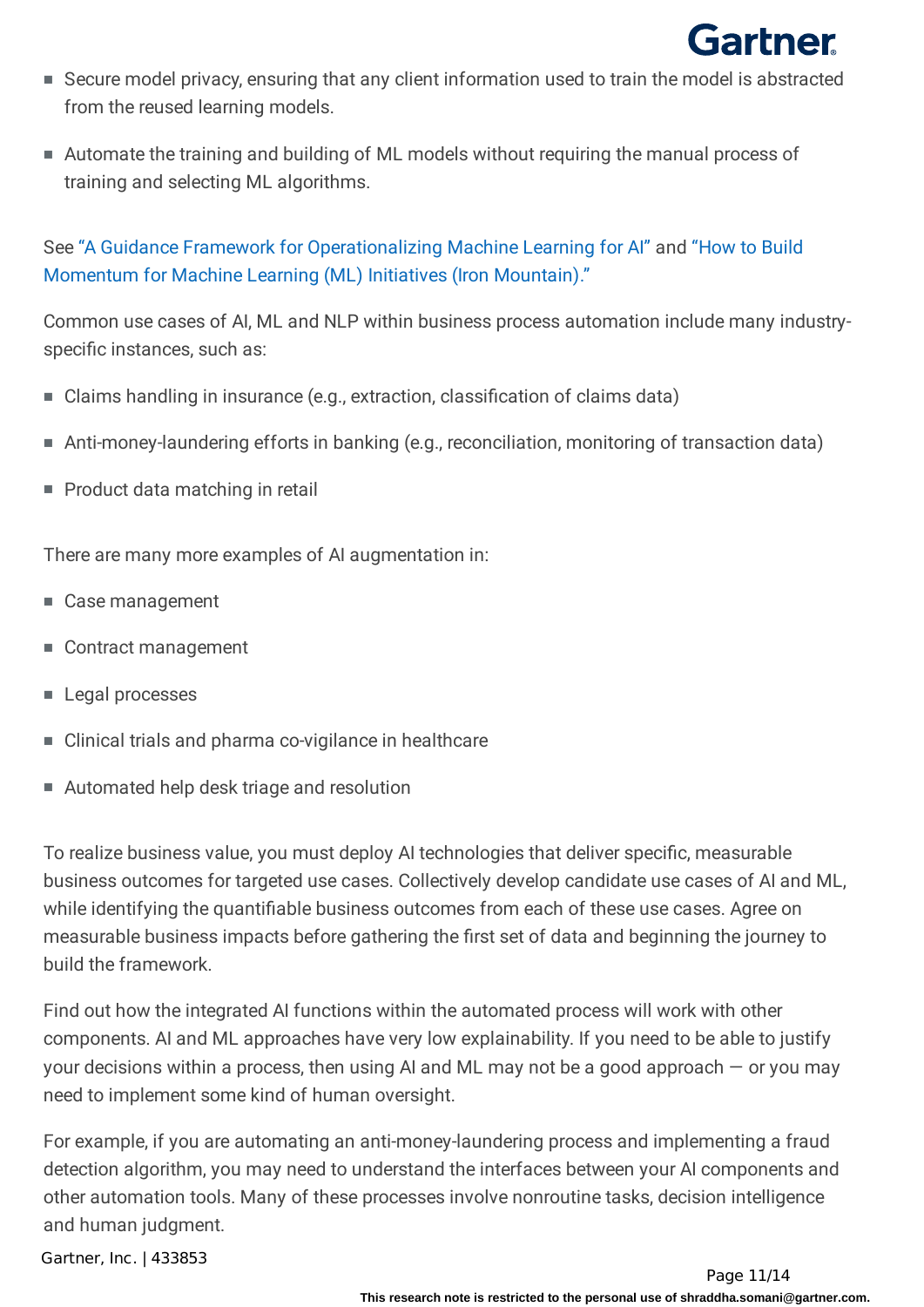

In this example, the process would involve the following steps:

- 1. An intelligent business process management suite and/or distribution management system tool manages the decision-driven workflow/orchestration of the process.
- 2. It triggers an RPA bot/script to perform some data collection and other routine labor work to validate customer records, etc.
- 3. The fraud detection algorithm  $-$  built on an ML model  $-$  is run on the consolidated data to identify patterns. This process could introduce human intervention, requiring that formal approval or e-signature be provided in order to move forward.
- 4. This then triggers another RPA bot to perform follow-up actions, such as sending emails and updating transactional systems (such as the ERP solution, CRM solution and other applications).

Similarly, for a contact center operation:

- 1. An NLP text analytics feature could be used to perform customer sentiment analysis based on call transcripts of customer complaints.
- 2. This could be used to identify next best steps or even prepare the contact center agent to drive a value-added conversation.
- 3. An attended RPA bot could perform follow-up actions/tasks for the agent such as preparing a structured email with valuable data.

*Recommendations for enterprise architecture and technology innovation leaders who are augmenting business processes with AI, ML and NLP:*

- Identify use cases for optimal application of each AI area including ML, NLP, OCR and chatbots.
- Assess the required resource skill sets, time, costs and complexity involved in building AI models to justify the business case.
- Ensure availability of good quality historical data to train the ML models.
- Assess all factors, including actors, trigger points, subsystem boundaries, interfacing APIs, exception handling and edge cases where human interventions are required.
- Plan for small, fast, iterative AI wins in business operations.
- Exploit AI accelerators from the major cloud service providers (CSPs) that might be included within your LCAP, DMS, BPM, RPA and iPaaS platforms. Common AI/ML libraries often available within these platforms include AWS Machine Learning, Google Cloud (TensorFlow), IBM Watson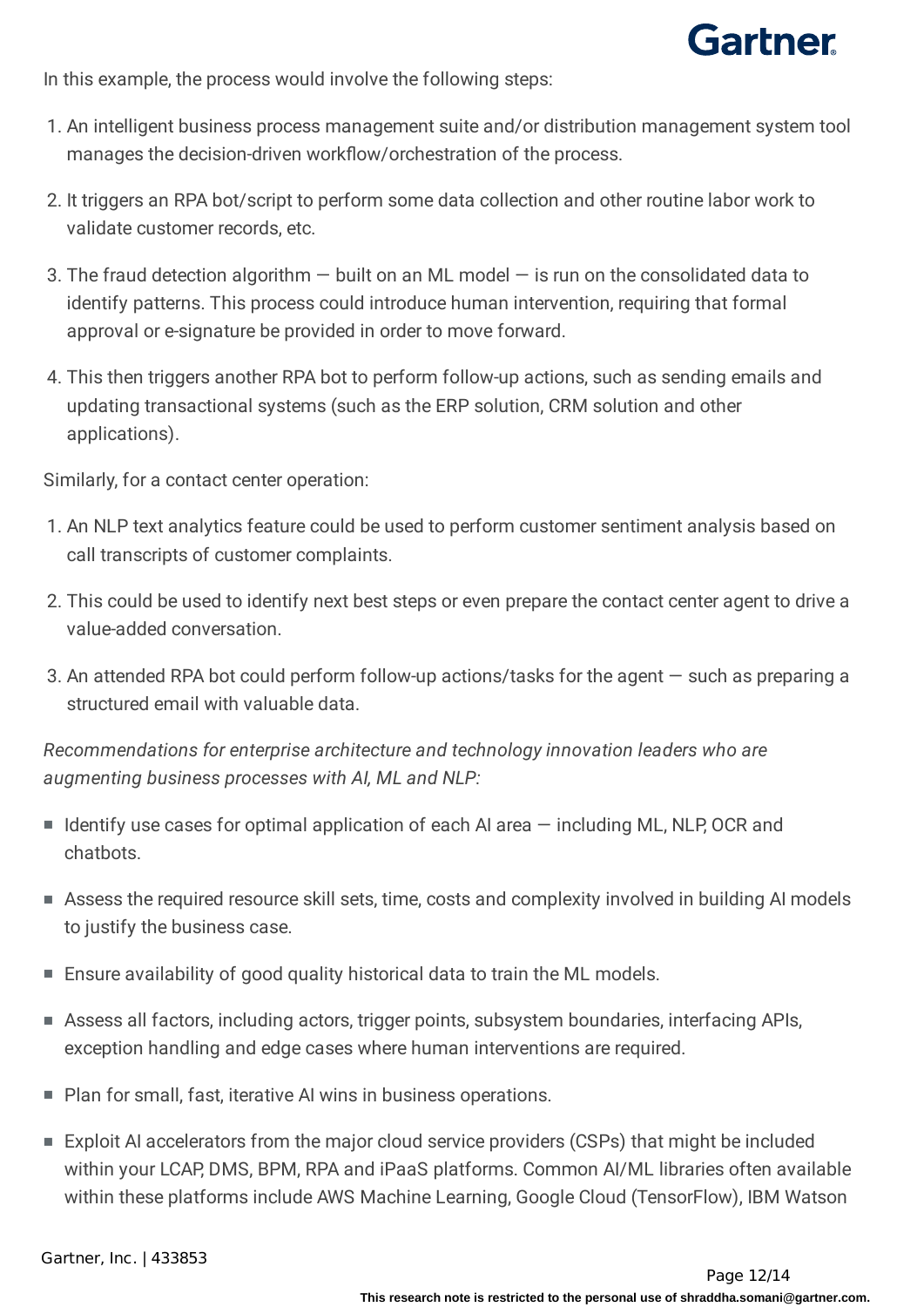

Studio, Microsoft Azure Machine Learning Studio, StanfordNLP, Natural Language Toolkit, and spaCy.

Look for AutoML features to enable RPA processes to capitalize on ML and NLP accelerators. ■ AutoML engines use input and output of data from completed manual tasks to pick algorithms, train the models and insert models into the automation in a nondisruptive fashion.

| AI           | artificial intelligence                        |
|--------------|------------------------------------------------|
| <b>BPM</b>   | business process management                    |
| EA           | enterprise architects                          |
| <b>DMS</b>   | decision management suites                     |
| <b>iBPMS</b> | intelligent business process management suites |
| <b>iPaaS</b> | integration platform as a service              |
| <b>LCAP</b>  | low-code application platforms                 |
| <b>ML</b>    | machine learning                               |
| <b>NLP</b>   | natural language processing                    |
| <b>OCR</b>   | optical character recognition                  |
| <b>RPA</b>   | robotic process automation                     |
| <b>SaaS</b>  | software as a service                          |

## Acronym Key and Glossary Terms

## Recommended by the Authors

Navigate Optimal Routes for Process [Automation](https://external.gcom.pdo.aws.gartner.com/document/3904866?ref=authbottomrec&refval=3978174) With RPA, iBPMS and iPaaS

Optimize RPA [Governance](https://external.gcom.pdo.aws.gartner.com/document/3970915?ref=authbottomrec&refval=3978174) to Scale Process Automation

A [Framework](https://external.gcom.pdo.aws.gartner.com/document/3899474?ref=authbottomrec&refval=3978174) for Applying AI in the Enterprise